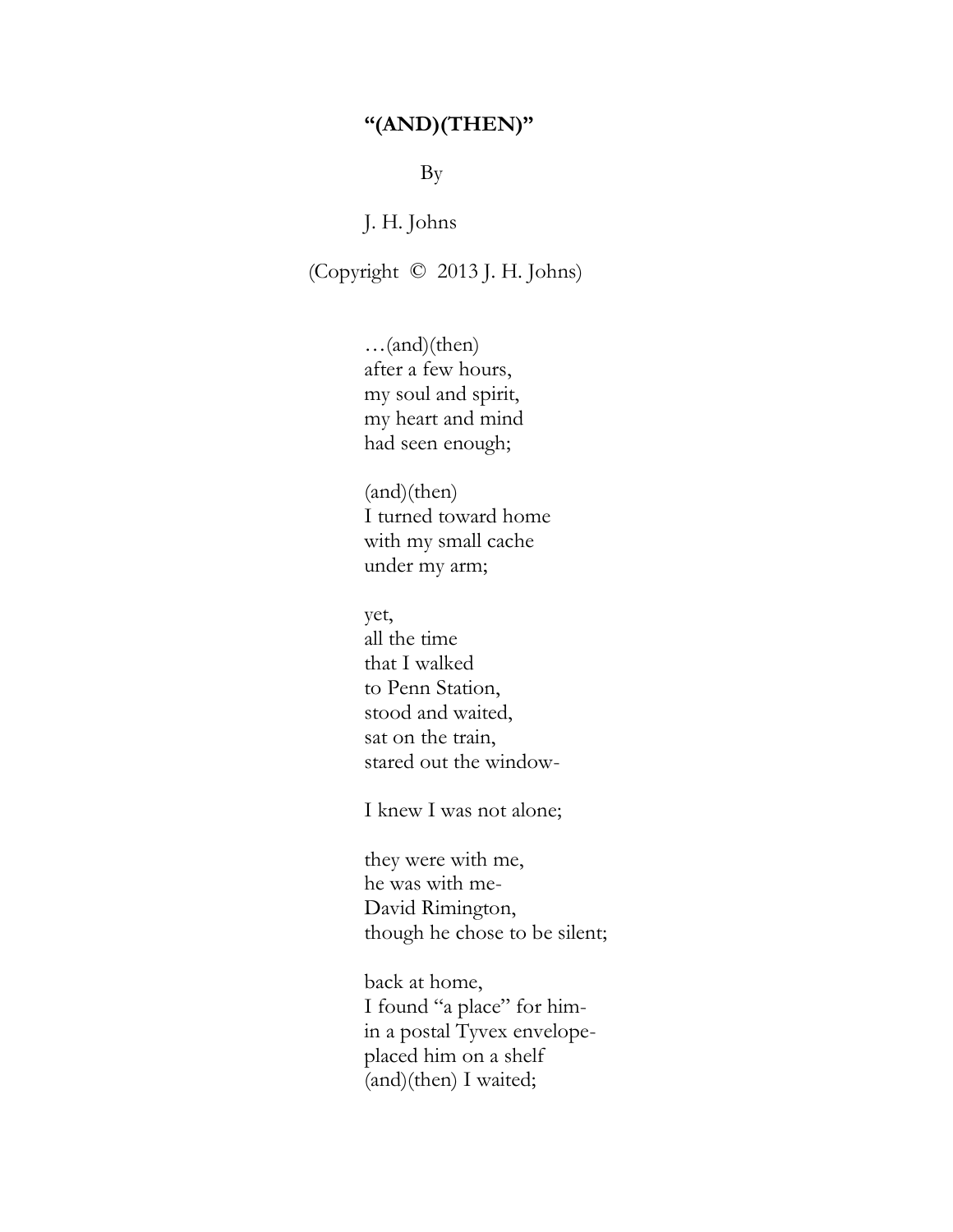waited for the next attack; waited for the trains, the buildings, the stations to explode;

while I avoided the tunnels and tried not to get stuck on the bridges;

(and)(then) as I waited, time passed-

but still, I thought about him (and)(then) I waited some more;

days turned into months which turned into seasons, which turned into years;

yet, every now (and)(then) I would open the envelope and take out his cardtake him out;

we would visittalk briefly- (and)(then) he was returned to his "home," until the next time;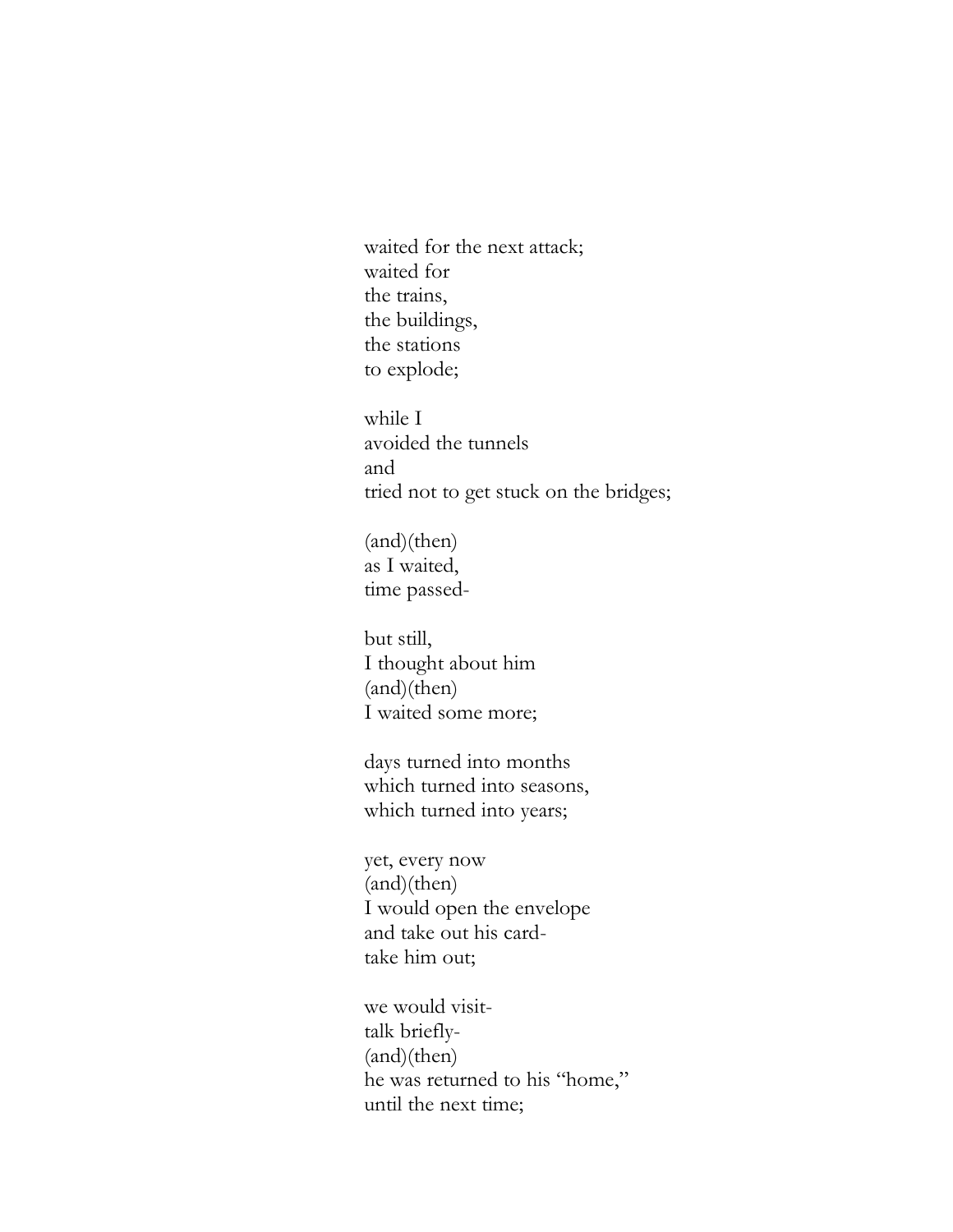(and)(then) many years later, he called to me;

his voice was soft and slowly rising until I could make out what he was saying;

## **"…(and)(now) what; what are you waiting for…"**

I ignored him at first, telling myself that he was just frustrated from being cooped up in my mind and in my memories;

so, I put him back on the shelf, covering him with books and papers, but this just made him angry;

yes, angrybordering on hostile intent;

threatening intents to keep me awake at night; to distract meto question what right I had not to seek the answer to what just might be an unpleasant truth;

(and)(then), I relented-